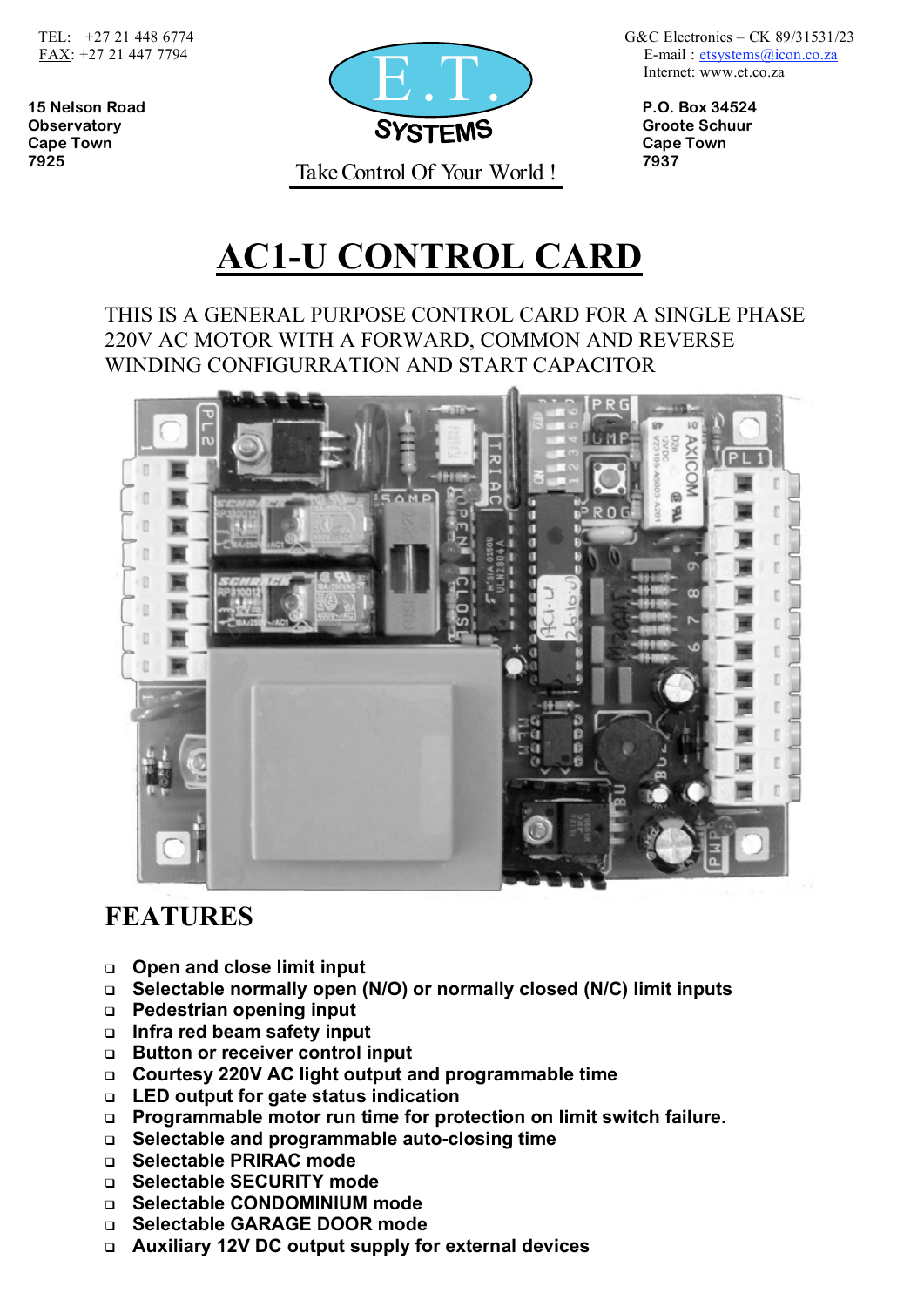## **TECHNICAL SPECIFICATIONS**

| <b>POWER SUPPLY VOLTAGE</b>            | <b>220V AC</b> |
|----------------------------------------|----------------|
| <b>MOTOR VOLTAGE</b>                   | <b>220V AC</b> |
| <b>MOTOR POWER</b>                     | 900W Max       |
| <b>AUXILIARY OUTPUT VOLTAGE</b>        | <b>12V DC</b>  |
| <b>AUXILIARY OUTPUT CURRENT 230 mA</b> |                |

 **REFER TO CIRCUIT DIAGRAM PAGE 4 & 5**

## **A. LIMIT SWITCH CONNECTION**

| <b>LIMIT SWITCH</b> | Normally closed $(N/C)$ or normally open $(N/O)$ switches |
|---------------------|-----------------------------------------------------------|
|                     | are connected:                                            |
|                     | OPEN LIMIT to PL1 Pin 7 (LO)                              |
|                     | CLOSE LIMIT to PL1 Pin 5 (LC)                             |
|                     | COMMON to PL1 Pin 6 (CM)                                  |
|                     | DIPSWITCH 6 (DIP) OFF : LIMITS (N/C), BEAM (N/C)          |
|                     | ON : LIMITS (N/O), BEAM (N/O)                             |
|                     |                                                           |
|                     |                                                           |
|                     |                                                           |
|                     |                                                           |

| <b>MOTOR:</b>           | <b>forward</b> winding is connected to PL2 Pin 3 (F - motor). |  |  |
|-------------------------|---------------------------------------------------------------|--|--|
| Forward,                | reverse winding is connected to PL2 Pin 5 (R- motor)          |  |  |
| common,                 | common winding is connected to PL2 Pin 4 (C-motor).           |  |  |
| <b>Reverse windings</b> | starter capacitor is connected to PL2 Pin3 (F-motor) $\&$     |  |  |
|                         | Pin $5$ (R-motor)                                             |  |  |
|                         |                                                               |  |  |
|                         |                                                               |  |  |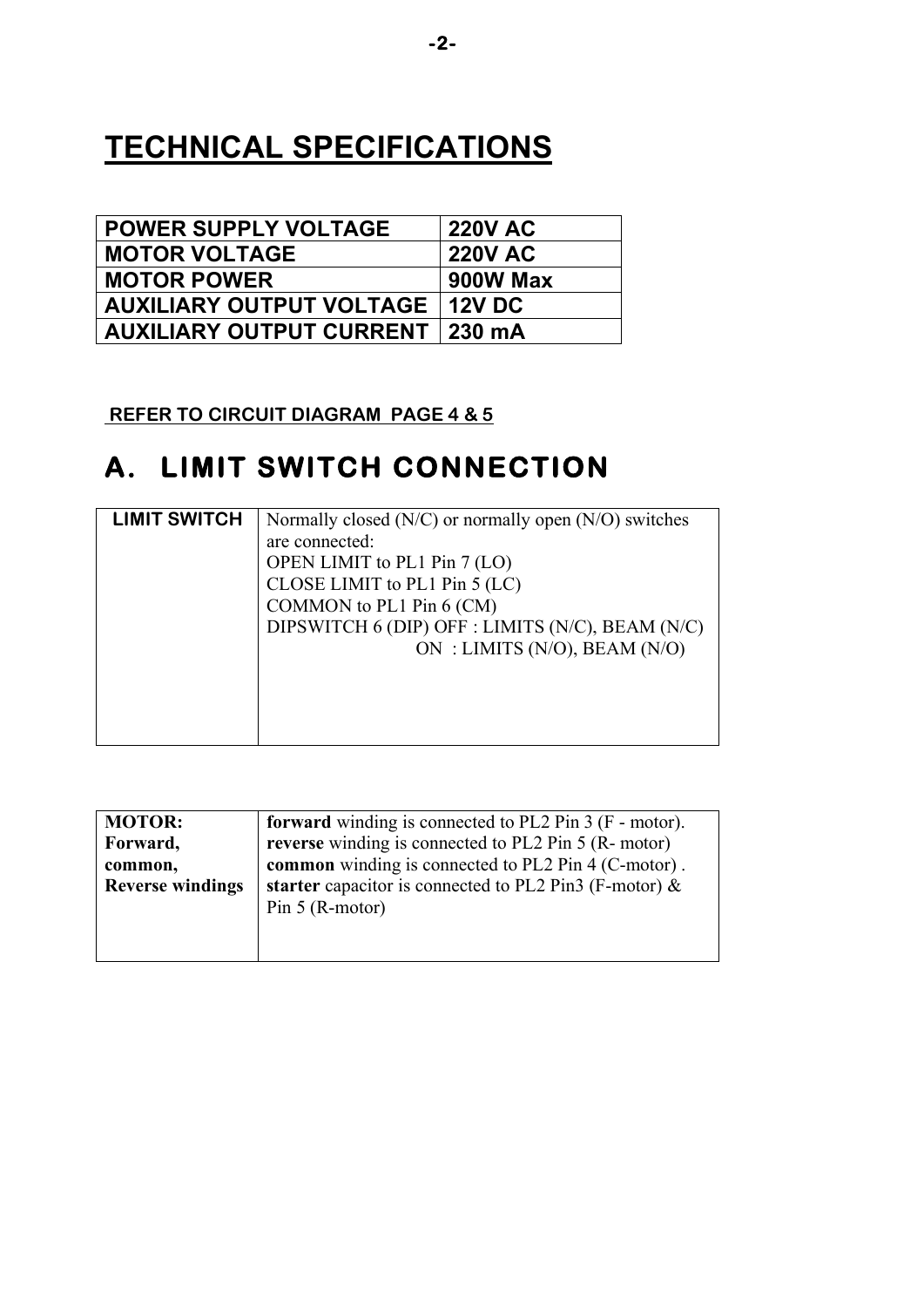| <b>GATE</b><br><b>OPENING</b><br><b>PUSH BUTTON/</b><br><b>RECEIVER/</b><br><b>FREE EXIT</b><br><b>LOOP</b> | (N/O): push button, receiver contacts, free exit loop<br>contacts to PL1 Pin10 (BT) $&$ Pin 9 (CM).<br>A receiver [ET-RX1P] with a (-) trigger output can be<br>used, connect to PL1 Pin10 (BT).<br>If a magnetic free exit loop detector [ET-MD98] is<br>used, card must be set to condominium mode.                                                        |                                |                     |
|-------------------------------------------------------------------------------------------------------------|--------------------------------------------------------------------------------------------------------------------------------------------------------------------------------------------------------------------------------------------------------------------------------------------------------------------------------------------------------------|--------------------------------|---------------------|
| <b>PEDESTRIAN</b><br><b>OPENING</b>                                                                         | This facility opens the gate partially for pedestrians.<br>A ( $N/O$ ) key switch or intercom ( $N/O$ ) button is<br>connected to PL1 Pin 8 (PD) $&$ Pin 9 (CM).                                                                                                                                                                                             |                                |                     |
| <b>INFRA RED</b><br><b>BEAM</b><br><b>LED GATE</b><br><b>STATUS</b><br><b>INDICATION</b>                    | This prevents the gate closing on an object in its path.<br>When closing, breaking the beam will make the gate<br>stop and open.<br>Beams (N/O) contacts are connected to PL1 Pin 4<br>$(BM)$ & Pin 3 (CM).<br>Dipswitch 6 (DIP) OFF=N/C, ON=N/O<br>An LED inside the house can be used.<br>LED cathode to PL1 Pin 11 (-LED) $&$ anode to Pin<br>$12 (+LED)$ |                                |                     |
|                                                                                                             | <b>LED INDICATOR</b>                                                                                                                                                                                                                                                                                                                                         |                                |                     |
|                                                                                                             |                                                                                                                                                                                                                                                                                                                                                              | ON                             | <b>GATE OPEN</b>    |
|                                                                                                             |                                                                                                                                                                                                                                                                                                                                                              | <b>OFF</b>                     | <b>GATE CLOSED</b>  |
|                                                                                                             |                                                                                                                                                                                                                                                                                                                                                              | <b>FLASHING</b><br><b>SLOW</b> | <b>GATE MOVING</b>  |
|                                                                                                             |                                                                                                                                                                                                                                                                                                                                                              | <b>FLASHING</b><br><b>FAST</b> | <b>GATE STOPPED</b> |
|                                                                                                             |                                                                                                                                                                                                                                                                                                                                                              |                                |                     |
| <b>COURTESY</b><br><b>LIGHT</b>                                                                             | The courtesy light will switch on automatically, timed<br>from when the gate is opened and for a period after<br>the gate is closed.<br>Connect an incandescent light to PL2 switched LIVE<br>Pin 1 (LAMP L) & NEUTRAL Pin 2 (LAMP N).                                                                                                                       |                                |                     |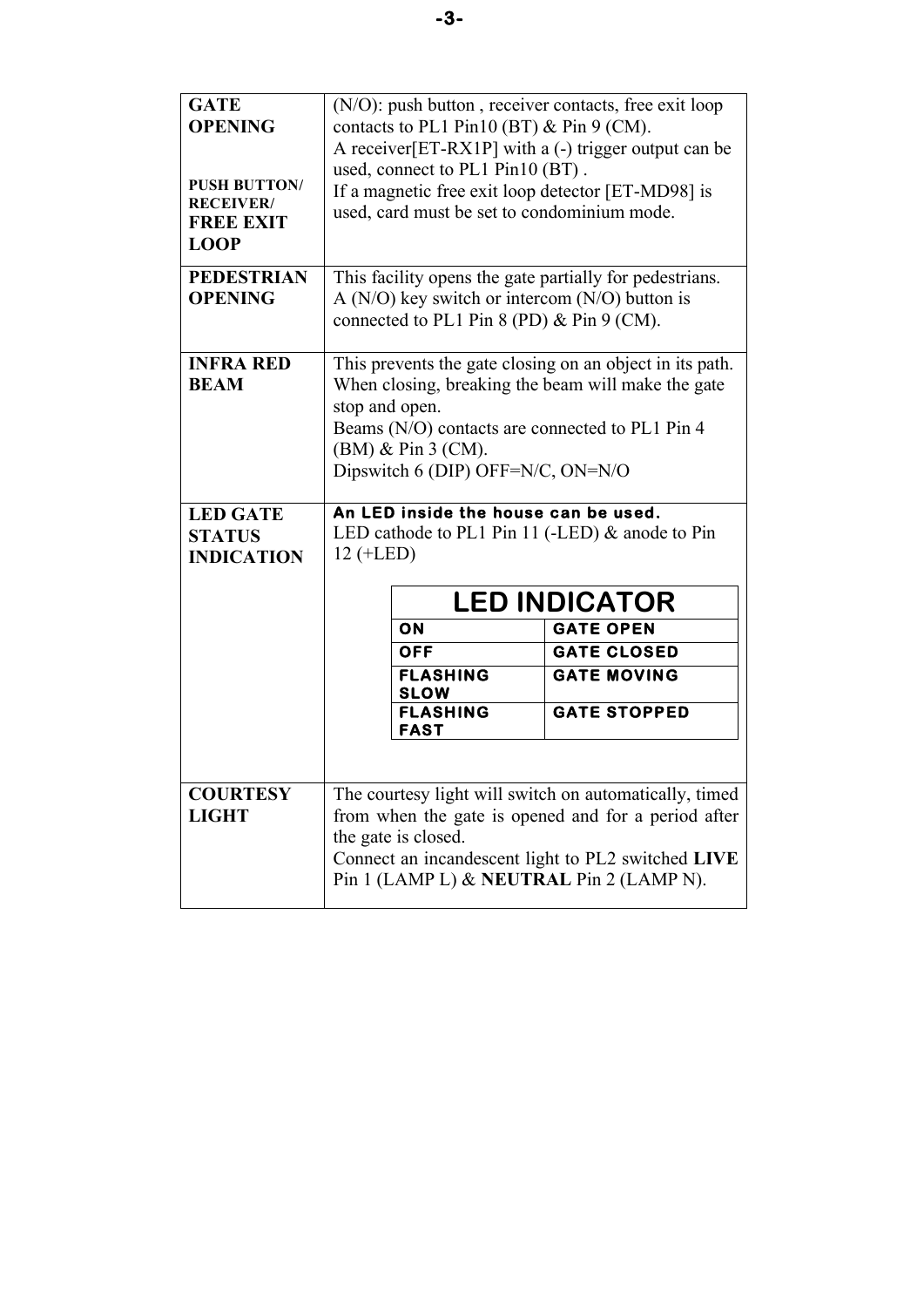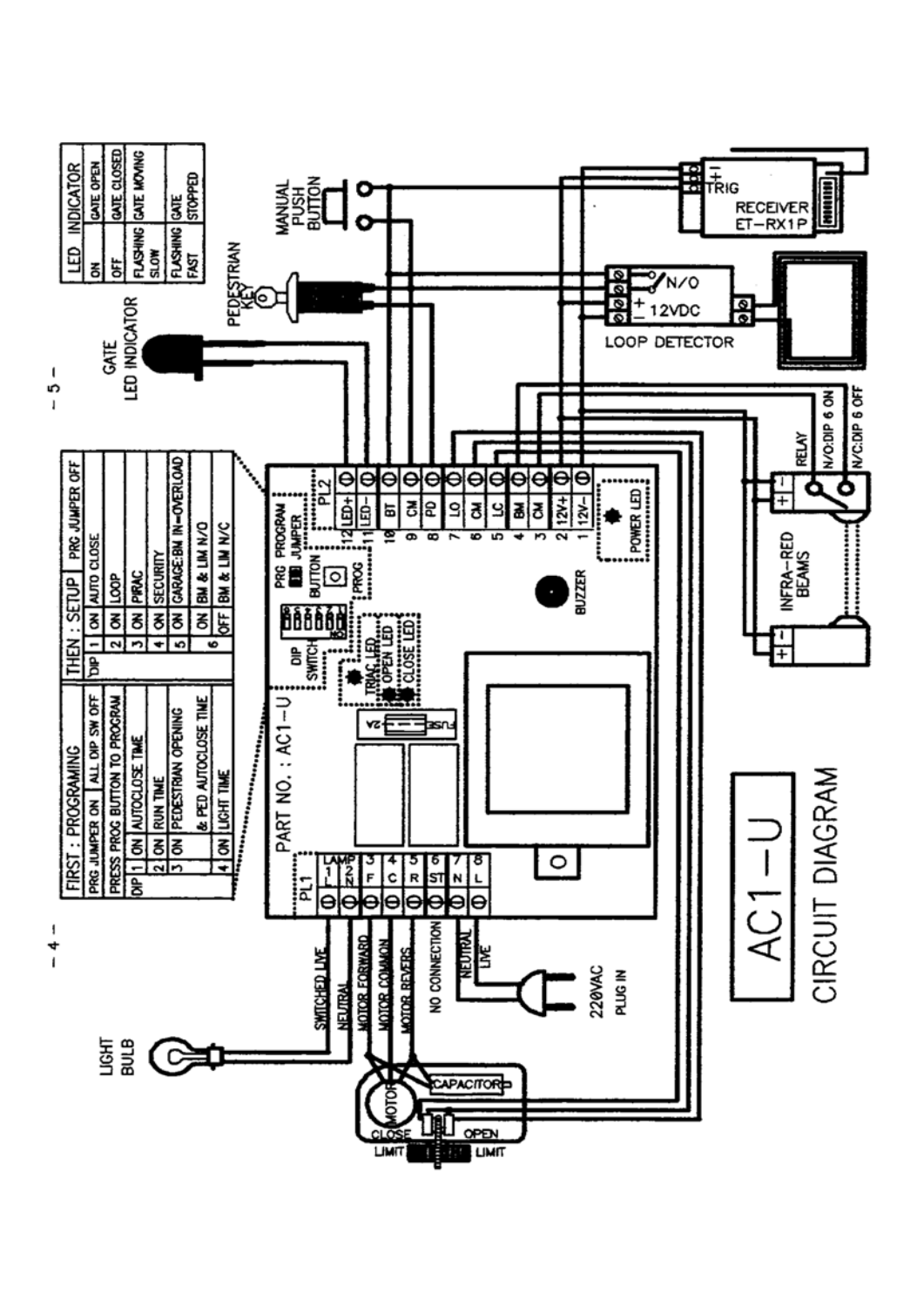## **CONTROL CARD PROGRAMMING**

#### **MOTOR MUST BE SETUP ONTO GATE ALL MOTOR WIRING AND LIMITS MUST BE SETUP SELECT (DIP) SWITCH 6 "OFF" FOR N/C LIMITS OR "ON" FOR N/O LIMITS SWITCH ALL CONTROL CARD (DIP) SWITCHES 1-5 OFF**

#### **POWER ON**

**PLACE (PRG) JUMPER ON TWO PINS – BUZZER BEEPS TWICE** 

| <b>AUTOCLOSE</b>  | (DIP) SWITCH 1 ON                                       |
|-------------------|---------------------------------------------------------|
| <b>USE INFRA-</b> | Press & release (PROG BUT)- Buzzer beeps per second.    |
| <b>RED</b>        | At auto-close time, press & release (PROG BUT) – Buzzer |
| <b>SAFETY</b>     | stops, beeps twice                                      |
| <b>BEAM</b>       | Switch (Dip) 1 OFF                                      |

| <b>RUN TIME</b> | <b>ON SWITCH (DIP) 2</b>                                        |
|-----------------|-----------------------------------------------------------------|
|                 | Press & release (PROG BUT)- If gate is not on CLOSED            |
|                 | LIMIT, it will close $\&$ stop on closed limit then open, or if |
|                 | already on closed limit will open and stop on open limit then   |
|                 | close onto closed limit – then beep twice.                      |
|                 | SWITCH (DIP)2 OFF.                                              |

| <b>PEDESTRIAN</b> | SWITCH (DIP) 3 ON                                            |
|-------------------|--------------------------------------------------------------|
|                   | Press & release (PROG-BUT) – If gate not on CLOSED           |
|                   | LIMIT, it will close $&$ stop on CLOSED LIMIT then OPEN or   |
|                   | if already on CLOSED LIMIT will open.                        |
|                   | Press & release (PROG-BUT) at required opening – gate will   |
|                   | stop and beep per second for auto-close time.                |
|                   | When auto-close time reached, press $&$ release (PROG-BUT) – |
|                   | gate will close onto closed limit, buzzer beeps twice.       |
|                   | SWITCH (DIP) 3 OFF.                                          |

| LIGHT ON TIME   SWITCH (DIP) 4 ON.                      |
|---------------------------------------------------------|
| Press $&$ release (PROG-BUT) –Buzzer beeps per second.  |
| When required time reached, press & release (PROG-BUT)- |
| buzzer stops, then beeps twice.                         |
| SWITCH (DIP) 4 OFF.                                     |

#### **REMOVE (PRG JUMPER)- BUZZER GIVES LONG BEEP SET (DIP) SWITCHES TO REQUIRED SETTINGS**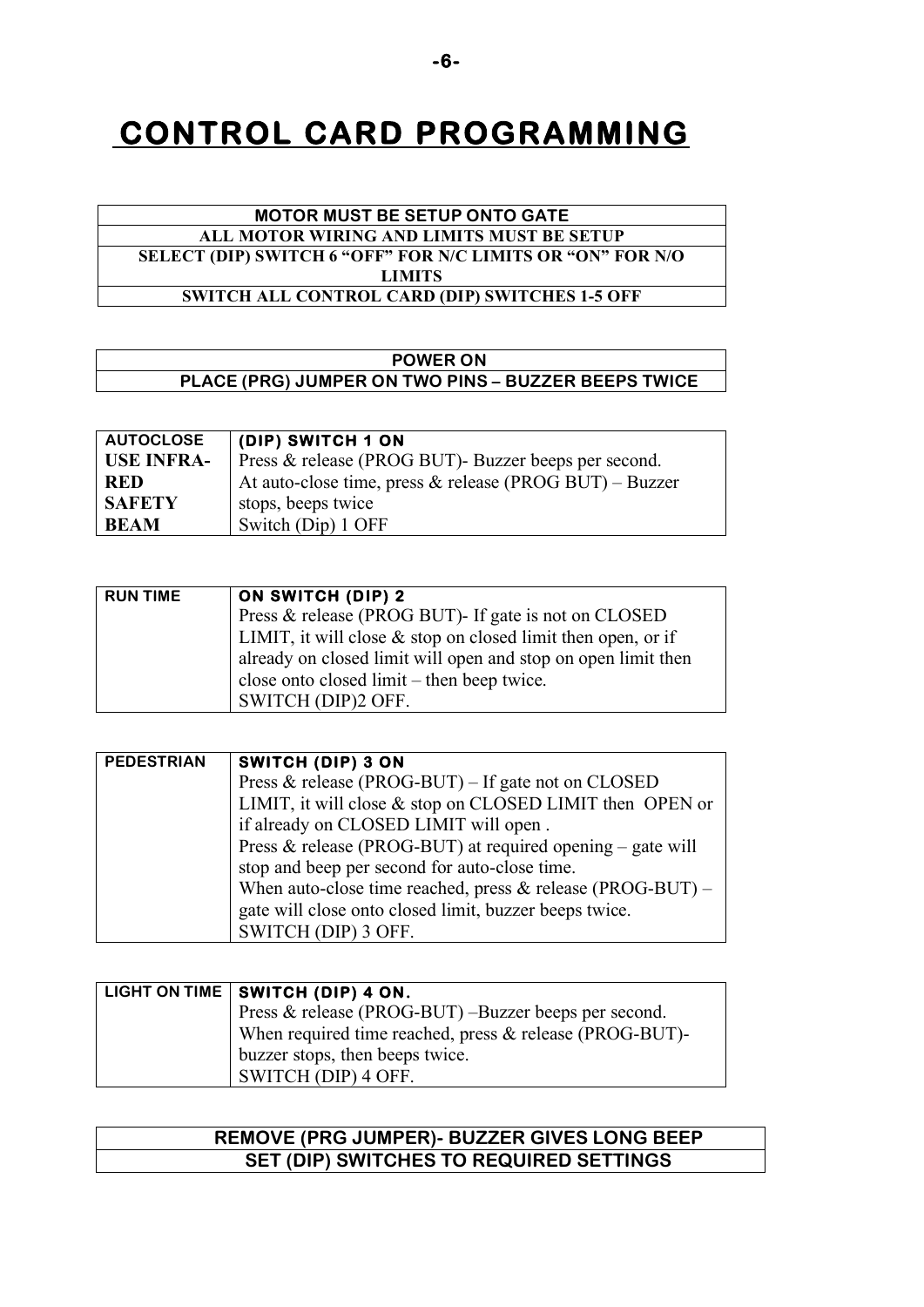## **CONTROL CARD SETUP**

| <b>DIPSWITCH SETTINGS</b> |           |                                  |
|---------------------------|-----------|----------------------------------|
|                           | ON        | <b>AUTOCLOSE</b>                 |
| 2                         | <b>ON</b> | <b>LOOP</b>                      |
| 3                         | <b>ON</b> | <b>PIRAC</b>                     |
|                           | ON        | <b>SECURITY</b>                  |
| 5                         | ON        | <b>GARAGE: BM INPUT=OVERLOAD</b> |
|                           | ON        | <b>BM &amp; LIM N/O</b>          |
|                           | OFF       | <b>BM &amp; LIM N/C</b>          |

#### 1. **AUTOCLOSE (DIP 1)**

This is the time the gate will stay open before auto-closing.

#### 2. **CONDOMINIUM/FREE EXIT/ LOOP (DIP 2)**

- This mode is used for multiple user dwellings and its function is to prevent another user operating the gate while one user is in the process of driving through the gate.
- The gate can only be triggered to open by remote, button or free exit loop and not to stop or close.

#### 3. **PIRAC MODE – BEAM ACTIVATION (DIP 3)**

This mode works with an INFRA RED BEAM. While the gate is opening and a vehicle drives through, it breaks the beam. The beam is restored when the vehicle has passed, causing the gate to stop immediately and then close. This bypasses the open limit and auto-close time.

#### 4. **SECURITY MODE – REMOTE ACTIVATION (DIP 4)**

- This mode works with activation of the button input (BT), connected to a remote.
- When the remote is activated while the gate is opening, the gate will stop and close.
- This does not work in condominium mode i.e dipswitch 2 OFF.

#### 5. **GARAGE MODE OVERRIDE INPUT (DIP 5)**

- Used in some garage door openers or any motor that physically twists with load torque onto an override switch.
- The beam input becomes the OVERLOAD/OVERRIDE SWITCH input.
- The garage door motor on activation of the OVERLOAD/OVERRIDE SWITCH on opening will STOP and on CLOSING will STOP and REVERSE.

#### 6. **BEAM & LIMIT SWITCH INPUTS**

They both become normally open N/O contact inputs (6 ON) or normally closed N/C contact inputs (6 OFF).

#### **NB!**

*Auto-close should only be used with an infra-red beam for safety so the gate does not autoclose onto an object unsupervised.*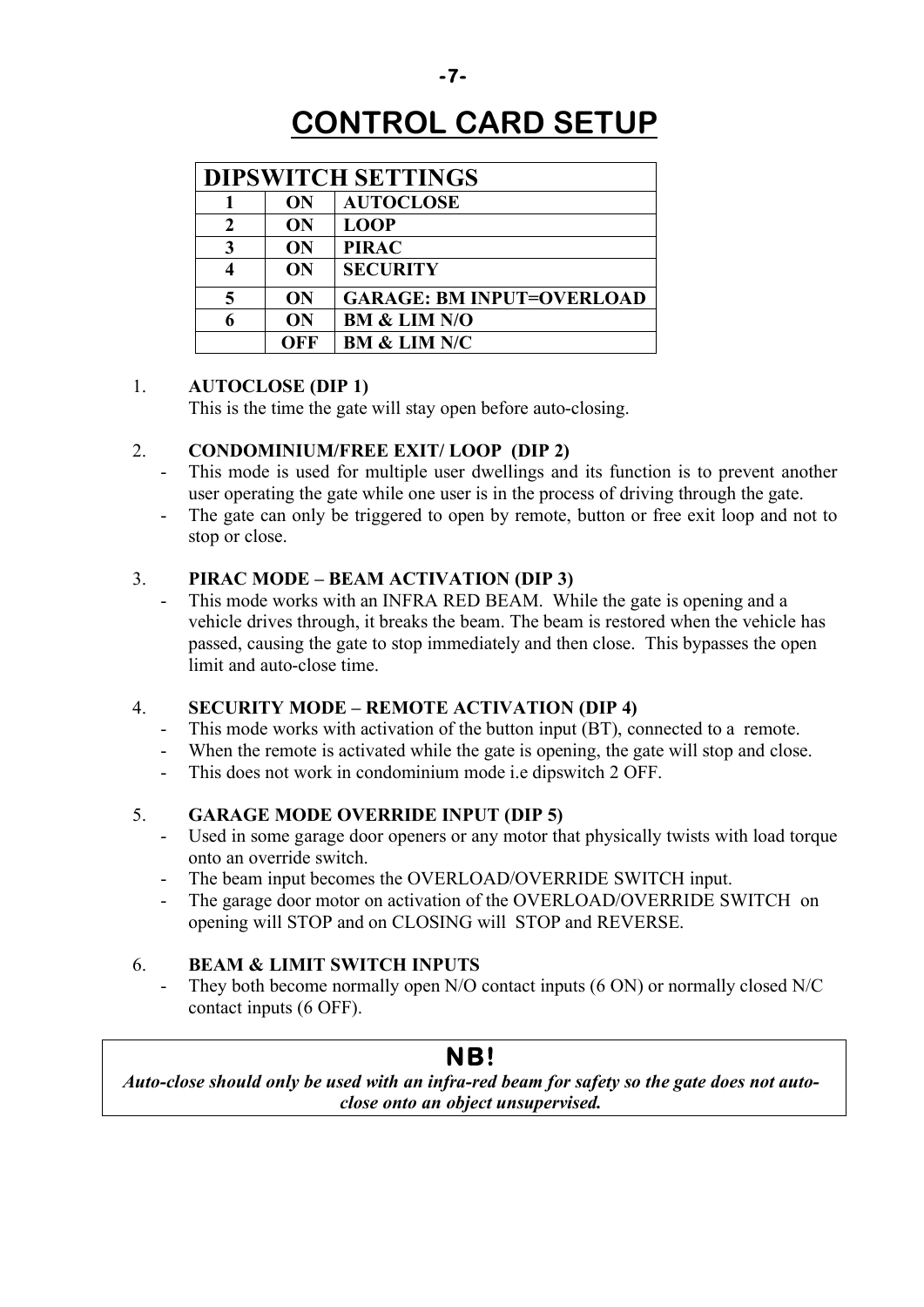| <b>FAULT FINDING</b>                                                                |                                                                |                                                                                                                                   |  |
|-------------------------------------------------------------------------------------|----------------------------------------------------------------|-----------------------------------------------------------------------------------------------------------------------------------|--|
| <b>220V AC SLIDING GATE MOTOR</b>                                                   |                                                                |                                                                                                                                   |  |
| <b>SYMPTOM</b>                                                                      | <b>CAUSE</b>                                                   | <b>ACTION</b>                                                                                                                     |  |
| Motor moves, then stops                                                             | Limit switch wired to                                          | Wire correct contact                                                                                                              |  |
| when button is pressed.                                                             | incorrect contacts.                                            | settings see A.                                                                                                                   |  |
|                                                                                     | Limit switch faulty.                                           | Replace limit switch.                                                                                                             |  |
| Motor does not turn when<br>button is pressed, but card<br>relays are operating and | Motor too hot, thermal cut-<br>out switch                      | Wait for motor to cool.                                                                                                           |  |
| there is voltage at motor<br>terminals.                                             | Motor faulty.                                                  | Replace motor.                                                                                                                    |  |
|                                                                                     | Motor capacitor faulty.                                        | Replace capacitor.                                                                                                                |  |
| Gate opens a short distance,<br>then stops.                                         | Pedestrian or button input<br>permanently pressed.             | Check pedestrian and<br>button switch.                                                                                            |  |
|                                                                                     | Induced voltage on<br>pedestrian or button long<br>line input. | Wire up a relay and use<br>contacts on pedestrian or<br>button input.                                                             |  |
| Gate opens but does not<br>auto close.                                              | Auto close not selected.                                       | Set auto-close.                                                                                                                   |  |
| Auto close time too long or<br>short.                                               | Auto close not programmed<br>correctly.                        | Re-program auto-close                                                                                                             |  |
| Gate will not respond to<br>button while opening.                                   | Card set to condominium<br>mode.                               | Switch Dip-2 off.                                                                                                                 |  |
| While closing, gate will<br>stop and open after button is<br>pressed.               | Card set to condominium<br>mode.                               | Remove jumper J1.                                                                                                                 |  |
| Gate will open then auto<br>closes.                                                 | Auto close has been<br>selected.                               | Remove jumper J1, turn<br>auto CL pot fully anti-<br>clockwise.                                                                   |  |
| Gate auto opens instead of<br>auto closing.                                         | Motor wired incorrectly.                                       | Swap motor forward and<br>reverse winding. Make sure<br>open and close limit<br>switches correspond to open<br>and close winding. |  |
| Motor control card does not<br>respond to button. Power                             | Main fuse blown.                                               | Replace with 5A fuse.                                                                                                             |  |
| LED OFF.                                                                            | Card faulty                                                    | Contact supplier.                                                                                                                 |  |
| Motor control card does not<br>respond to button. Power<br>LED ON.                  | Card locked up.                                                | Switch power OFF, wait<br>then switch ON.                                                                                         |  |
|                                                                                     | Card faulty.                                                   | Contact supplier.                                                                                                                 |  |
|                                                                                     | Short on button.                                               | Remove and test at card<br>button input.                                                                                          |  |
|                                                                                     | Interference on long wire to<br>button.                        | Wire up a relay and use<br>contacts on button input.                                                                              |  |

**-8-**